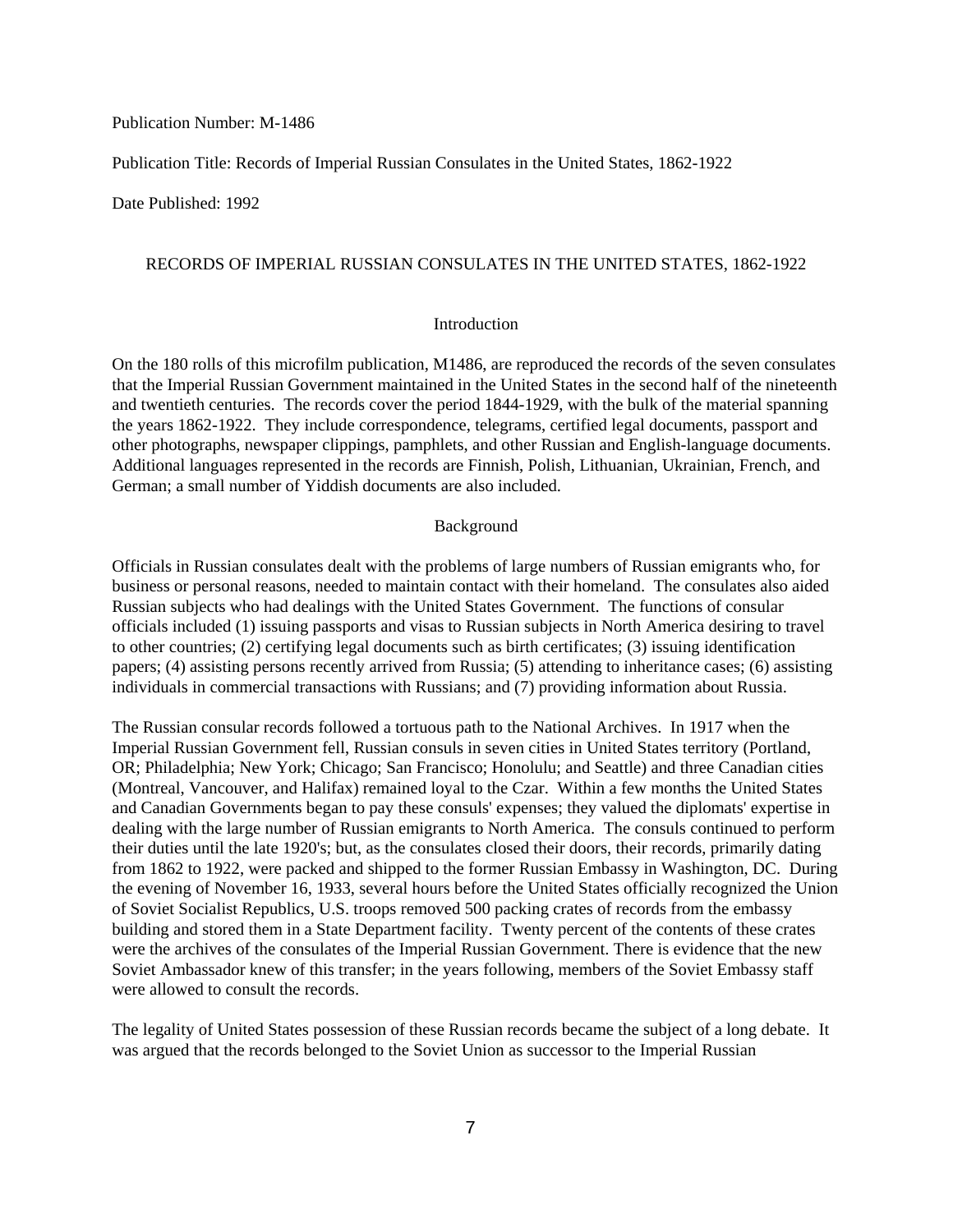Government. The State Department Legal Advisor wrote on June 8, 1949, "It would seem that the long period of time that the Department has had possession, care, control, and use of the records would warrant a conclusion that the Department has acquired certain rights in connection with them. It is our opinion that the circumstances are such that the records may be considered as 'records belonging to the Government of the United States' for the purpose of referring them to the National Archives, with the understanding that they may be subject to retransfer (replevin) to the Soviet Union in the event that such action should seem desirable."

The documents were transferred to the custody of the National Archives in 1949 and allocated to Record Group 261, Records of Former Russian Agencies. In 1980 the National Archives loaned the records of the three Canadian consulates (Montreal, Halifax, and Vancouver) to the National Archives of Canada for microfilming. Those records remaining at the National Archives were microfilmed by the Genealogical Society of Utah. The records of the Canadian consulates were returned to the National Archives and on January 31, 1990, the records of all ten North American consulates in the custody of the National Archives were returned to the Soviet Union. The records are now in the custody of the Archives of the Foreign Policy of Russia in Moscow and are maintained by the Historical Documentary Department of the Ministry of Foreign Affairs of Russia. The microfilm will be considered originals for evidentiary purposes and will be retained permanently as evidence of the United States Government's organization, functions, policies, decisions, procedures, and transactions.

#### Records Description

#### Portland, Oregon

The records were created by Gustav Wilson, a Finnish-born American citizen who was appointed Imperial Russian Vice Consul at Portland in 1883 and served until 1901. Wilson worked under the jurisdiction of the Imperial Russian Consul General at San Francisco. He was responsible for protecting the interests of Russian subjects in Oregon. Wilson took a special interest in Russian subjects of Finnish origin and many of the records document his dealings with that part of the Russian Empire. After Wilson's resignation, the Portland vice consulate was closed and the records were moved to San Francisco.

The records include the consular file, 1883-1901, containing documents relating to daily business, financial records, and instructions from the consul general in San Francisco, arranged by subject. Also included is correspondence, 1883-1901, arranged chronologically with alphabetical indexes.

## Philadelphia, Pennsylvania

Most of the records were created by William H. Tucker, an American citizen and prominent member of the Philadelphia Board of Trade, who was appointed Honorary Imperial Russian Vice Consul in 1895 and named full consul in 1912. His office was under the jurisdiction of the Imperial Russian Consul General in New York until 1915 when responsibility was assumed by the consul general in Pittsburgh. Tucker died in 1930 at the age of 84. Shortly thereafter the records of the consulate in Philadelphia were moved to the Russian Embassy building in Washington.

The records include a subject file, 1899-1916, containing consular instructions, calling cards, and other material relating to daily business. Administrative files, 1897-1922, contain much the same material and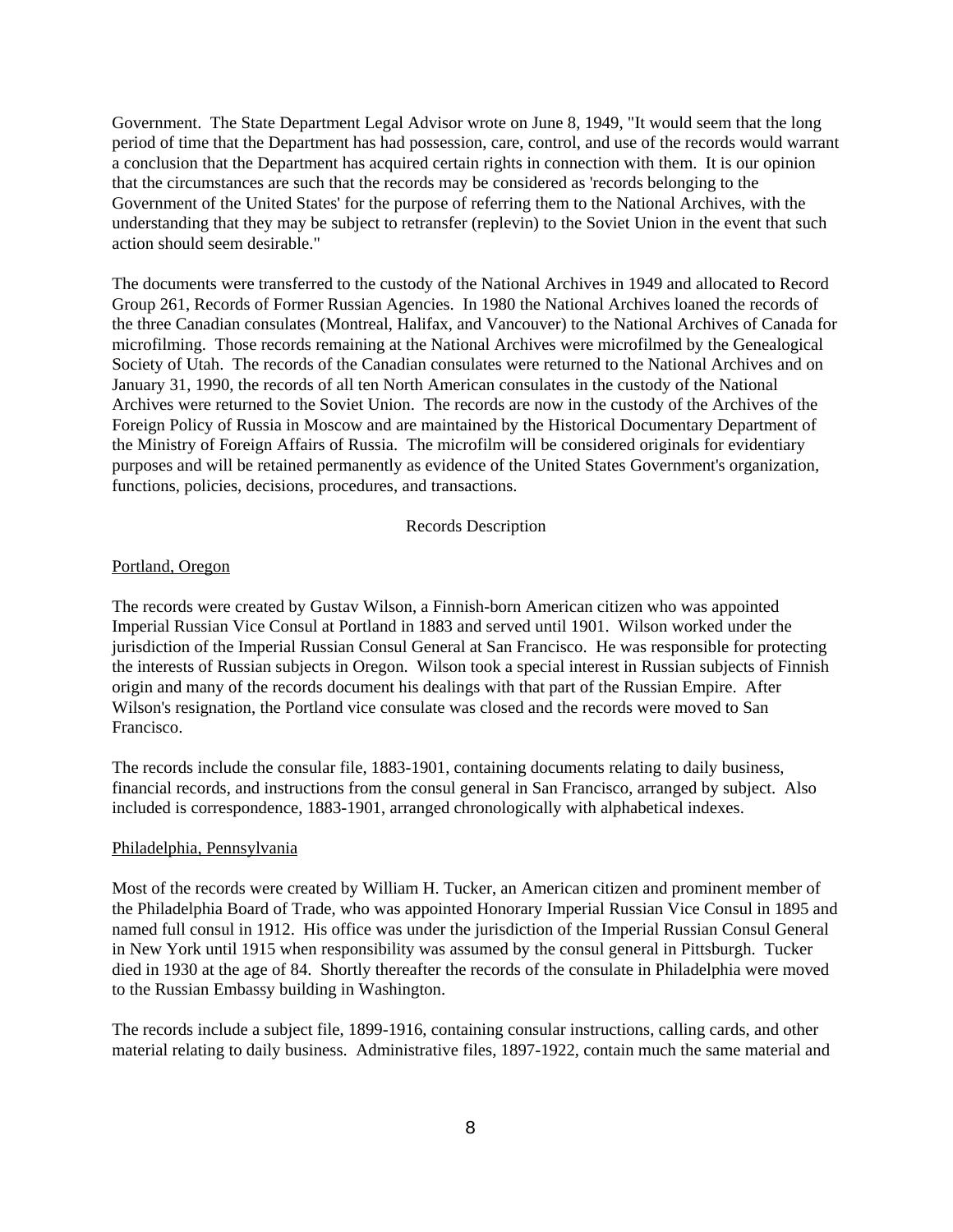are also arranged by subject. Correspondence, 1883-1921, is arranged chronologically with indexes. Individual files, 1897-1928, contain nationality certificates, certified documents, correspondence concerning inheritance matters, and other papers, all arranged alphabetically. Also included are private business files of Consul William R. Tucker, 1844-1911.

#### New York, New York

The records of the Imperial Russian Consul General in New York, dated 1903-26, are more voluminous than those of the other Russian consulates in the United States. Most Russian emigrants to the United States entered the country at New York, many settled in the metropolitan area and, as with most new immigrants, they needed services from their consul. Providing passports, visas, certifications of Russian legal documents, and contacts on inheritance matters; making available certificates of nationality; and arranging for withdrawals from Russian state savings banks were just a few of the duties of the consul. This diplomat also had important responsibilities in the areas of finance, trade, and commerce. The Imperial Russian Consul General in New York, M. Oustinoff, served until 1925.

The records include war-related correspondence dated 1915; Red Cross reports on missing persons, 1914- 15 and 1919-25; correspondence concerning drafting of Russian subjects into the U.S. military, 1916-19; passport applications arranged chronologically, 1910-14; and passport correspondence arranged alphabetically, 1917-26. Also included are nationality certificates and legalizations (certifications) of Russian language documents arranged chronologically and thereunder alphabetically, 1917-25; documents concerning extraditions of persons to Russia, 1908-12; material on the Russian Orthodox Church, 1919-23; personal files of M. Oustinoff, 1924-25; records of deceased persons and their estates, 1903-15; banking and financial records including money transfers, 1916-22; correspondence concerning relief activities, 1919-20; documents relating to the Russian Volunteer Fleet and Russian seamen, 1916- 23; correspondence with other Russian consulates, 1917-19; documents relating to trade and commerce, 1915-17; and various other documents dealing with such subjects as agriculture, Armenians, the Black Tom explosion, and Galicians.

## Chicago, Illinois

The records, dated 1906-20, were created by Baron Ernest de Shilling, consul from 1909 to 1912, and his successors, Victor Chihckine, 1912-14, and Antoine Volkoff, who served as consul general from 1914 until the United States recognized the Soviet Union in 1933. The Chicago consul general had responsibility for the problems of Russian subjects in Illinois, Indiana, Iowa, Kansas, Kentucky, Michigan, Minnesota, Missouri, Nebraska, North Dakota, Ohio, Oklahoma, South Dakota, and Wisconsin.

The records include a consular file containing chronologically-arranged documents regarding passports, burials, military service, and business and commerce, 1909-11; records pertaining to an agricultural exhibit in Omsk, 1910; papers relating to Baptists, 1909; visa applications, 1915-20, arranged chronologically; and individual case files containing passport and legal correspondence, 1910-16, arranged alphabetically by name. Also included are nationality certificates, 1917-20, and cancelled passports, 1906-15, both alphabetically arranged.

#### San Francisco, California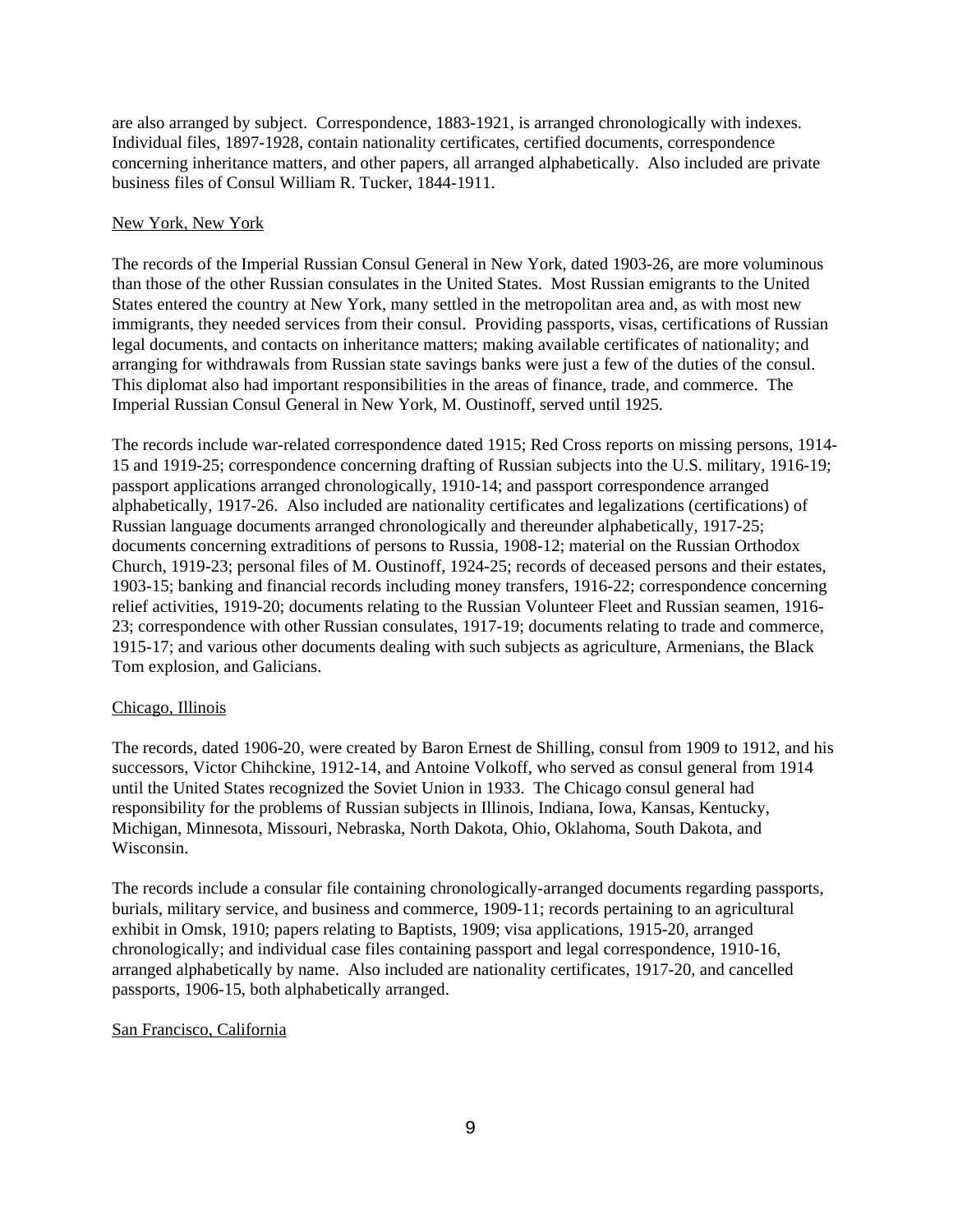The records of the San Francisco consul general, 1852-1924, document a critical Russian post always headed by a professional diplomat. Over the years the post was held by Vladimir R. Artsimovitch, 1899- 1902; Paul Kosakevitch, 1902-9; Pierre Rogestvensky, 1909-15; A.M. de Wywodzoff, 1915-17; and George S. Romanovsky, 1917-23. The San Francisco consulate had jurisdiction over Russian subjects residing in the western states of Arizona, California, Colorado, Idaho, Montana, Nevada, New Mexico, Oregon, Utah, Washington, and Wyoming, as well as the territories of Hawaii and Alaska. Alaska was at one time a part of the Russian Empire, and the records reflect the problems of its residents who had been Russian subjects.

The records include correspondence with other Russian consulates, arranged alphabetically by city, 1901- 21; subject correspondence, 1875-1923; general correspondence, arranged chronologically with alphabetical registers, 1852-1920; and correspondence, arranged alphabetically, 1914-23. Also included are various visa and passport files, 1888-1924; photographs of Russian landscapes, 1920; legal documents of individuals, 1908-14; documents concerning estates, 1860-1911; logs of daily business, 1856-1924; account books and financial records, 1856-1923; documents concerning the Russian savings banks, 1917- 22; various reports and correspondence relating to the political situation in Russia, 1918-21; papers relating to trade and commerce, 1859-1914; and newspaper clippings, 1917-19.

## Honolulu, Hawaii

The records, dated 1859-1911, were accumulated by a succession of non-professional diplomats who were appointed Imperial Russian Vice Consul. They included J.C. Pflueger, 1862-72; J.W. Pflueger, 1872-86; J.F. Hackfeld, 1886-1900; I.A. Isenberg, 1900-4; and F.A. Klamp, 1904-7. The main function of the vice consul was to look after the needs and commercial interests of Russians in Hawaii. The Honolulu vice consul was under the jurisdiction of the Imperial Russian Consul General in San Francisco.

The records include outgoing letters, arranged chronologically, 1860-1907; a log of daily business such as appointments, arranged chronologically, 1862-88; a register of Russian ships arriving in Honolulu, 1859- 68; and a register of ship provisions, 1862-63. Also included is a copy of the Constitution of the Kingdom of Hawaii and a report on the military situation in Hawaii dated 1911.

## Seattle, Washington

The records of the Imperial Russian Consulate at Seattle include those of the earlier Consulate General at Nome and Seattle. From 1914 to 1933 the Seattle post was held by Nicholas N. Bogoiavlensky. The Seattle consulate was under the jurisdiction of the San Francisco consul general and was held responsible for Russian subjects and affairs in the states of Washington, Oregon, Idaho, and Montana, and the territory of Alaska.

The records, dated 1887-1928, include correspondence registers, arranged chronologically, 1914-25; consular files, arranged by subject, 1913-28; correspondence concerning business, commerce, and military shipments, arranged by subject, 1914-26; and correspondence regarding the Russian Volunteer Fleet, 1914-22. Also included and arranged alphabetically by name are individual case files, 1887-1928, and certified documents, 1914-17.

Related Documents and Published Materials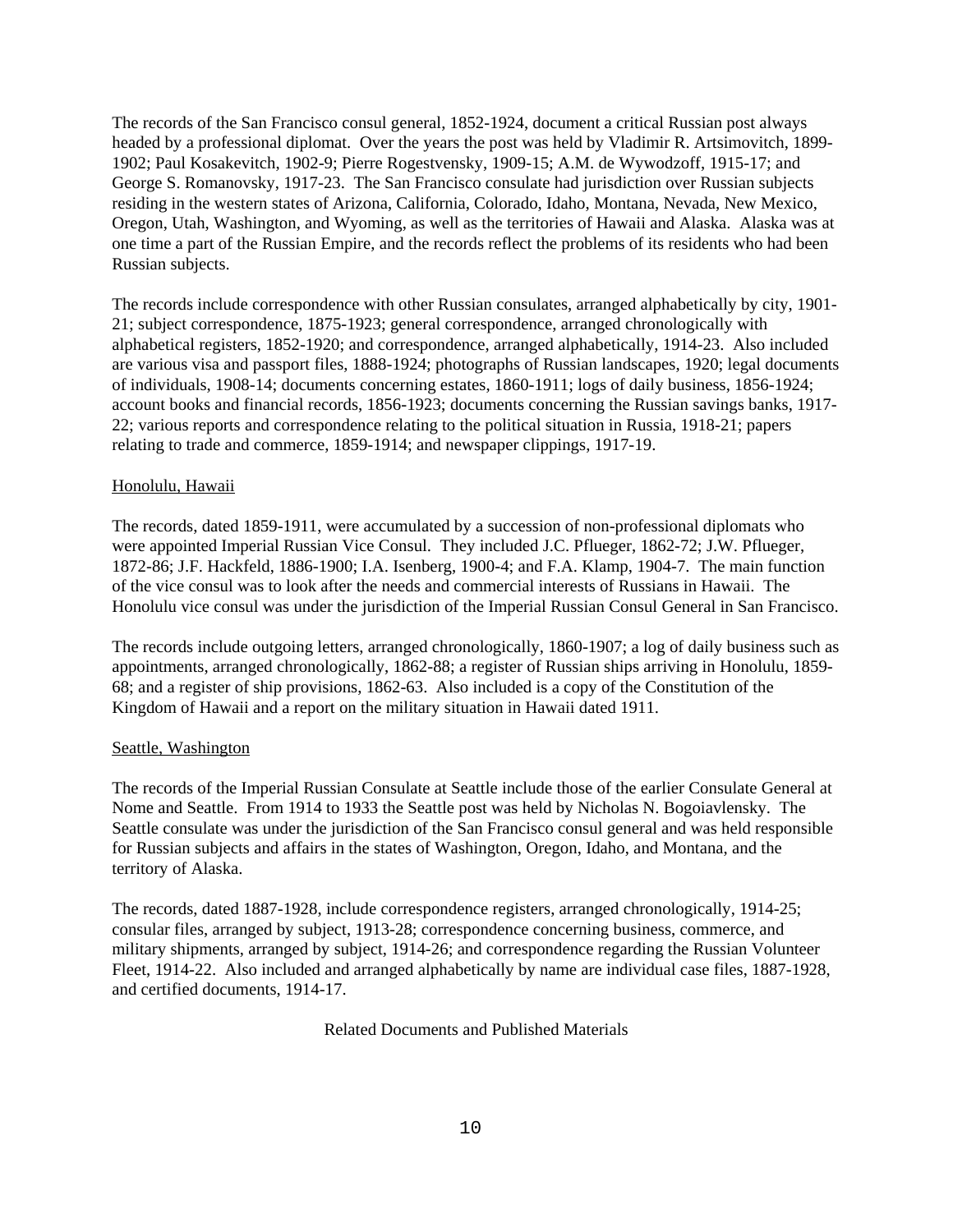Related records in Record Group 261 include approximately 600 cubic feet of records of the Russian Supply Committee, 1914-22. These consist of correspondence with commercial firms and U.S. Government agencies, reports, and records concerning Russian Government procurement efforts during the World War I period. Records of the Imperial Russian consulates at Montreal, Halifax, and Vancouver have been microfilmed by the National Archives of Canada; a copy of that microfilm is on deposit in the National Archives in Washington, where it is available as a separate microfilm publication, M1742.

Before the records of the consulates in the United States were microfilmed, an index to names cited in them was prepared by the Jewish Genealogical Society of Greater Washington. The work produced by Sallyann Amdur Sack and Suzan Fisher Wynne, *The Russian Consular Records Index and Catalog*, (New York and London: Garland Publishing, Inc., 1987), commonly known as the "Sacks Index," is a record of Jewish and other immigrant names. Index information may include for each name, the date and place of birth, names of family members, occupation, and date of emigration.

Because it was created before the records were microfilmed, the Sacks Index links information to boxes rather than roll numbers. To assist researchers in using the index in conjunction with the microfilm, a staff member at the National Archives prepared a table relating box numbers to roll numbers. Information from this conversion table has been incorporated in the Contents section of this publication.

# **CONTENTS**

| <u>Roll</u>      | Description (Box No.)                                    |
|------------------|----------------------------------------------------------|
| $\mathbf{1}$     | Imperial Russian Consulate: Portland, Oregon (1-2)       |
|                  | Consular Files, 1883-1901                                |
|                  | Outgoing Letters, 1883-1901                              |
| $\overline{2}$   | Incoming Letters, 1883-1901 (3-5)                        |
| 3                | Imperial Russian Consulate: Philadelphia (1)             |
|                  | Administrative Files, 1887-1922                          |
| 4                | Outgoing Letters, 1895-98 (2)                            |
| 5                | Outgoing Letters, 1898-1900 (2)                          |
| 6                | Outgoing Letters, 1900-1 (3)                             |
| $\boldsymbol{7}$ | Outgoing Letters, 1901-3 (3)                             |
| $8\,$            | Outgoing Letters, 1903-5 (4)                             |
| 9                | Outgoing Letters, 1905-7 (4)                             |
| 10               | Outgoing Letters, 1907-9 (5)                             |
| 11               | Outgoing Letters, 1909-10 (5)                            |
| 12               | Outgoing Letters, 1910-11 (6)                            |
| 13               | Outgoing Letters, 1911-12 (6)                            |
| 14               | Outgoing Letters, 1913-15 (7)                            |
| 15               | Outgoing Letters, 1914-15 (7)                            |
| 16               | Outgoing Letters, 1915-16 (8)                            |
| 17               | Outgoing Letters, 1916-18 (8)                            |
| 18               | Outgoing Letters, 1916-21 (9)                            |
| 19               | Private Files, William Tucker, Consul, 1844-1910 (10-12) |
|                  | Incoming Letters, 1895-1906                              |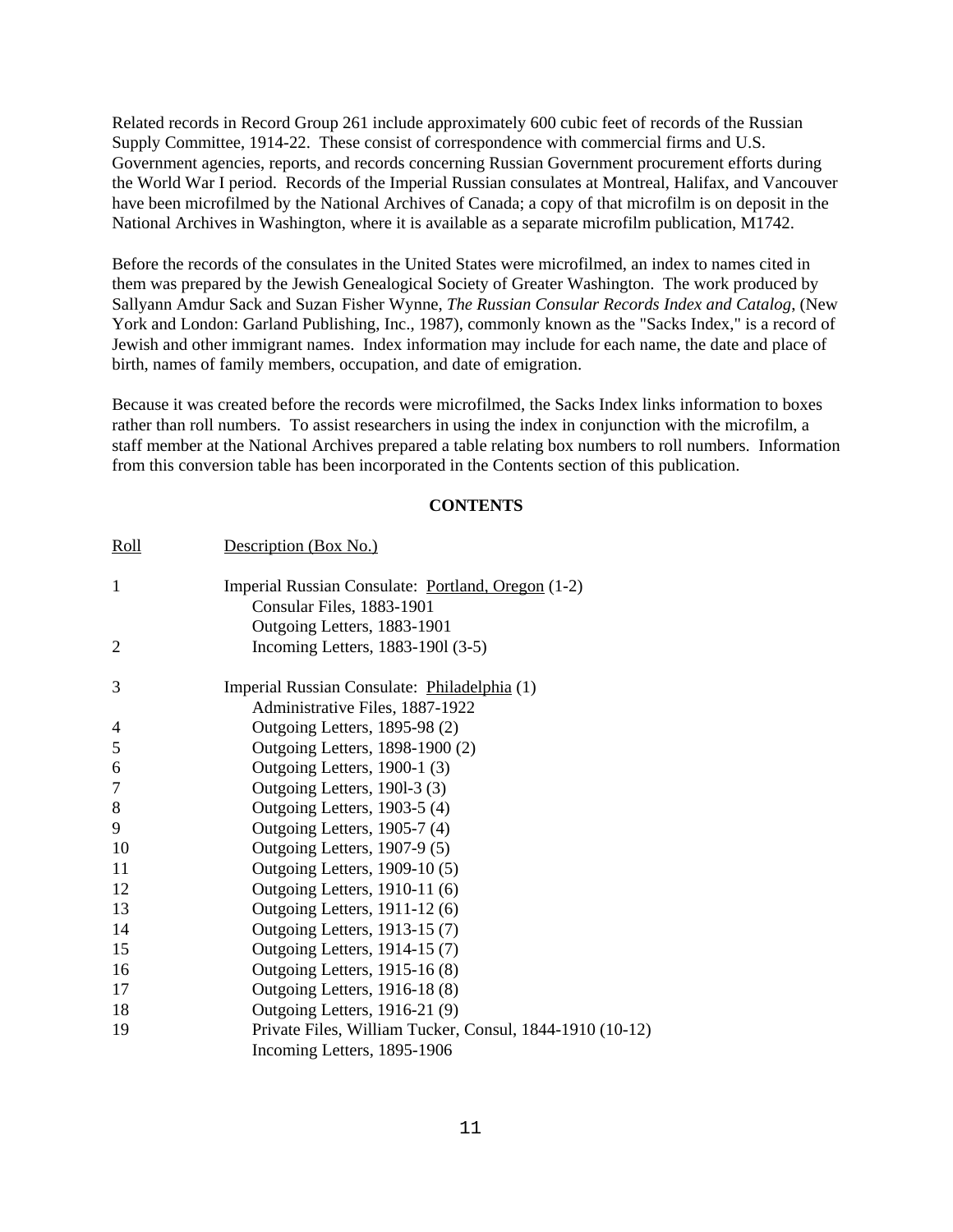| 20        | Incoming Letters, 1907-19 (13-15)                         |
|-----------|-----------------------------------------------------------|
| 21        | Incoming Letters from New York Consulate, 1901-15 (16-17) |
|           | Business and Commerce, 1897-1919                          |
| 22        | Subject File, 1899-1916 (18-21)                           |
|           | Individual Files, A-Cha, 1903-22                          |
| 23        | Individual Files, Chu-Ker, 1897-1921 (22-25)              |
| 24        | Individual Files, Kes-Mie, 1896-1920 (26-29)              |
| 25        | Individual Files, Mik-Rz, 1896-1927 (30-33)               |
| 26        | Individual Files, Sa-Sz, 1898-1926 (34-36)                |
| 27        | Individual Files, Ta-Zot, 1901-28 (37-40)                 |
|           | Proof of Citizenship, A-Biz, 1918                         |
| 28        | Proof of Citizenship, Bla-Herda, 1918 (41-45)             |
| 29        | Proof of Citizenship, Hanok-N, 1918 (46-49)               |
| 30        | Proof of Citizenship, O-T, 1918 (50-53)                   |
| 31        | Proof of Citizenship, U-Z, 1918 (54-56)                   |
|           | Legalizations, A-J, 1910-17                               |
| 32        | Legalizations, K-P, 1901-19 (57-58)                       |
| 33        | Legalizations, R-Z, 1909-17 (59-60)                       |
| 34        | Private Files of Mr. Tucker, Consul, 1888-97 (61)         |
| 35        | Private Files of Mr. Tucker, Consul, 1885-91 (62)         |
| 36        | Outgoing Letters, 1911-14 (63)                            |
| 37        | Imperial Russian Consulate: New York (1-3)                |
|           | Newspaper Articles, 1917-20                               |
|           | Missing Persons-Red Cross Support, 1914-15                |
|           | Consular Material (War Related Correspondence), 1915      |
| 38        | Consular Material (Misc. Subject File), 1917-18 (4-6)     |
|           | Military Service, Travel, Passport Information, 1916      |
| 39        | Correspondence regarding Army (7-8)                       |
|           | Registration of Russian Citizens, A-Z, 1917               |
|           | Passport Correspondence, A-E, 1917                        |
| 40        | Passport Correspondence, F-Lindequ, 1917 (9-10)           |
| 40A       | Passport Correspondence, Lindequist-Shib, 1917 (10-11)    |
| 41        | Passport Correspondence, Shig-Z, 1917 (12-14)             |
|           | Nationality Certificates, 1917-18                         |
| 42        | Nationality Certificates, 1917-18 (15-16)                 |
|           | Passport Applications, A-Klu, 1918                        |
| 42A       | Passport Applications, Ko-P, 1918 (16-17)                 |
| 43        | Passport Applications, R-Z, 1918 (18-20)                  |
|           | Administrative Files, 1918-23                             |
|           | Nationality Certificates, 2200-2599, 1918                 |
| 44        | Nationality Certificates, 2600-3999, 1918 (21-23)         |
| 45<br>46  | Nationality Certificates, 4000-6410, 1918 (24-26)         |
|           | Passport Correspondence, A-Z, 1918-19 (27-29)             |
| 47<br>47A | Nationality Certificates, 1-799, 1919 (30-31)             |
|           | Nat. Certificates, 800-2463, 1919 (31-32)                 |
| 48        | Nationality Certificates, 2504-6022, 1919 (33-34)         |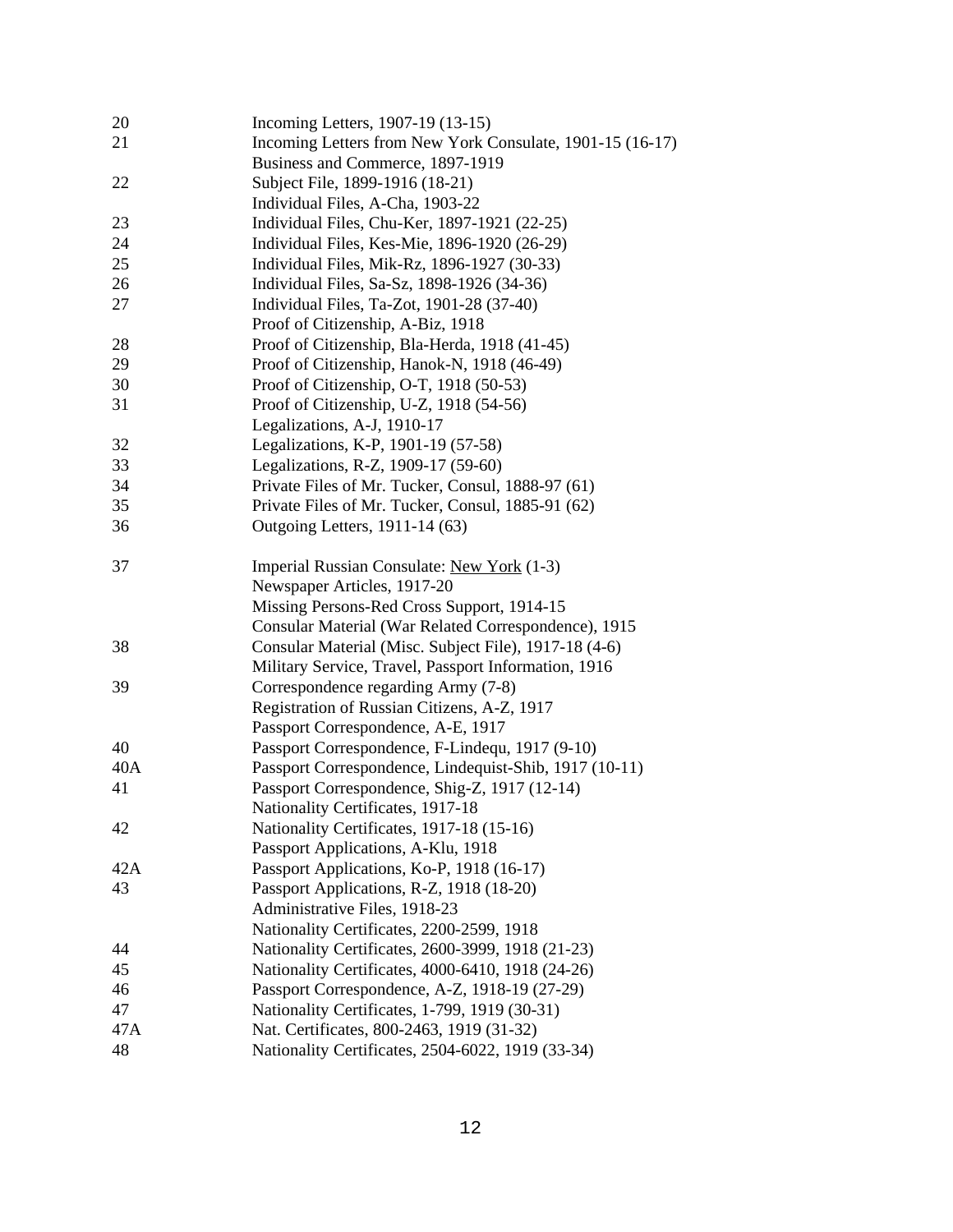|     | Correspondence Regarding Military Duty, A-L, 1917-19                  |
|-----|-----------------------------------------------------------------------|
| 48A | Correspondence Regarding Military Duty, M-Z, 1917-19 (35)             |
| 49  | Miscellaneous Administrative Material, 1916-20 (36)                   |
| 49A | Correspondence Regarding Missing Persons, 1917 (37-38)                |
| 50  | Correspondence Regarding Passports and Entry Permits, 1919-25 (39-41) |
|     | Certifications, 1919-21                                               |
|     | Legalizations, 1919-25                                                |
|     | Passport Correspondence, A-L, 1921                                    |
| 51  | Passport Correspondence, M-Z, 1921 (42-44)                            |
|     | Passport Correspondence, A-Z, 1920                                    |
|     | Passport Correspondence, 1-130, 1921                                  |
| 52  | Passport Correspondence, A-Z, 1922 (45-46)                            |
|     | Passport Applications, 1-444, 1922                                    |
| 53  | Passport Applications, 446-886, 1922 (47-48)                          |
|     | Certifications, 1922                                                  |
|     | Passport Correspondence, A-Z, 1922                                    |
|     | Certifications, 1-961, 1923                                           |
| 54  | Certifications, 1923-24 (49-51)                                       |
|     | Passport Applications, 1-899, 1924                                    |
|     | Certifications, A-Z, 1924                                             |
| 55  | Passport Correspondence, 1925 (52-54)                                 |
| 56  | Passport Applications, 1926 (55-57)                                   |
|     | <b>Extradition Files, 1908</b>                                        |
| 57  | Extradition Files, 1908-12 (58-60)                                    |
|     | Private Cables and Russian Church Business, 1919-23                   |
|     | Entry Permits, 1920-23                                                |
| 58  | Documents Relating to Missing Persons, 1919-25 (61-62)                |
|     | Personal Files of Hon. M. Oustinoff, Consul, 1924-25                  |
|     | Records of Deceased Persons and Estates, A-Bart, 1903-15              |
| 58A | Records of Deceased Persons and Estates, Bass-Bu, 1903-15 (63)        |
| 59  | Records of Deceased Persons and Estates, C-Fra, 1903-15 (64-65)       |
| 59A | Records of Deceased Persons and Estates, Ga-Ho, 1903-15 (66-67)       |
| 60  | Records of Deceased Persons and Estates, I-Kras, 1903-15 (68-69)      |
| 60A | Records of Deceased Persons and Estates, Krau-Lu, 1903-15 (70-71)     |
| 61  | Records of Deceased Persons and Estates, Ma-Ot, 1903-15 (72-73)       |
| 61A | Records of Deceased Persons and Estates, Pa-Ser, 1903-15 (74-75)      |
| 62  | Records of Deceased Persons and Estates, Sh-Misc, 1903-15 (76-78)     |
| 63  | Travel Documents, 40-7999, 1917-18 (79-80)                            |
| 64  | Passports, 1910-14 (81-82)                                            |
| 65  | Legalizations, 1917-18 (83)                                           |
|     | Bank Documents, 1917-22                                               |
| 66  | Bank Documents, 1917-22 (84-85)                                       |
| 67  | Bank Documents, 1917-22 (86-87)                                       |
| 68  | Bank Documents, 1917-22 (88-89)                                       |
| 69  | Bank Documents, 1917-22 (90-91)                                       |
| 70  | Correspondence, A-P, 1917 (92-94)                                     |
| 71  | Correspondence, T-Z, 1917 (95-96)                                     |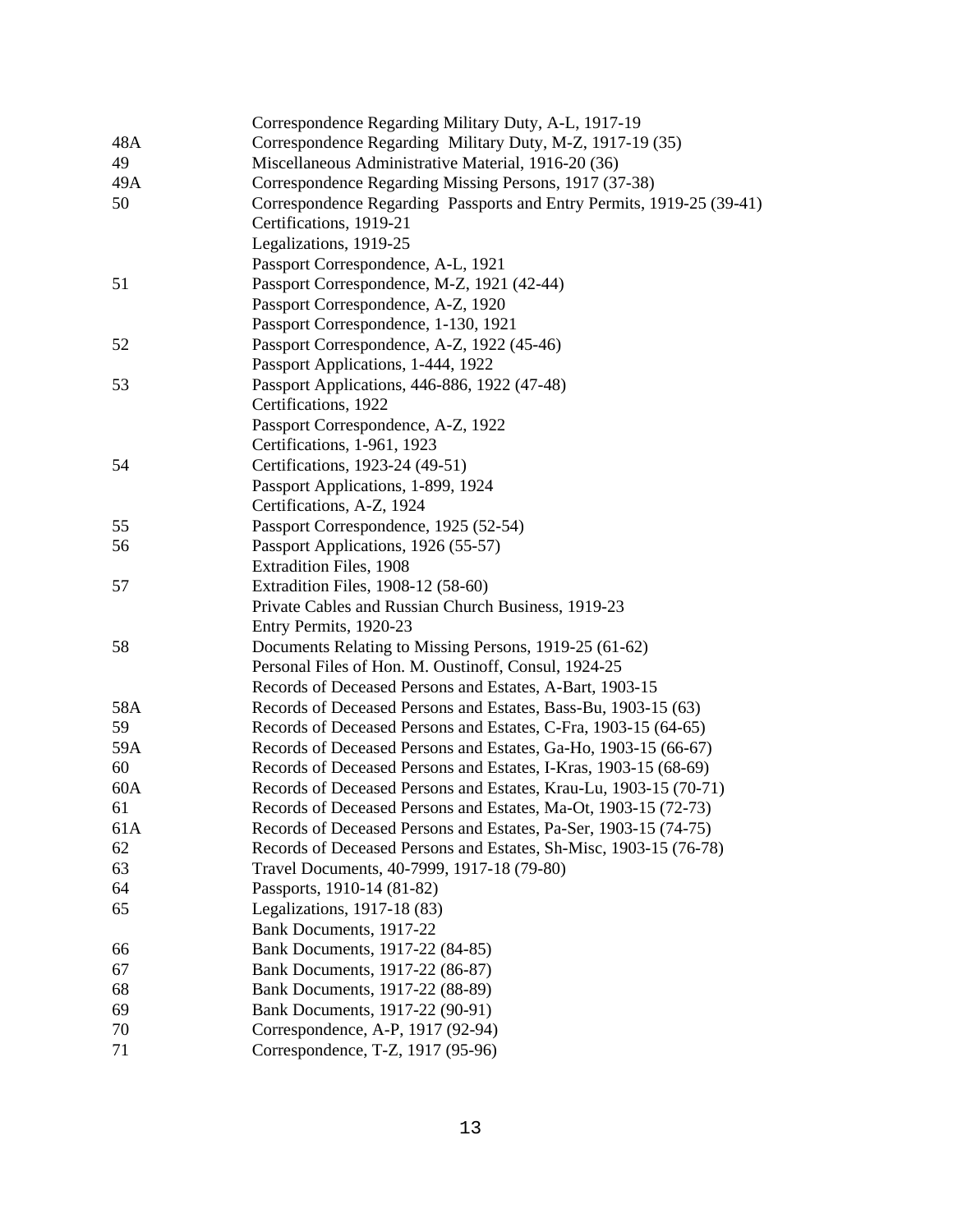|    | Miscellaneous Subject File, 1917-22                                               |
|----|-----------------------------------------------------------------------------------|
| 72 | Records Concerning Trade and Finance, 1918-20 (97-99)                             |
|    | Private Papers of P. Routsky, 1918-20                                             |
|    | Regulations Regarding Return to Russia, 1919-20                                   |
|    | Coded Telegrams, 1919-20                                                          |
|    | Reports on Political and Worker Activity, the U.S., 1916-19 (97-99)               |
|    | Correspondence Regarding Relief Activities, 1919-20                               |
|    | Records Relating to the Russian Volunteer Fleet, 1916-17                          |
|    | Certifications, 1917, 1920                                                        |
| 73 | Draft Status Inquiries, 1917 (100-101)                                            |
|    | Consular File, 1917                                                               |
| 74 | Correspondence, 1917 (102-103)                                                    |
| 75 | Correspondence, 1917 (104-106)                                                    |
|    | Correspondence and Other Documents Regarding the Russian Volunteer Fleet,<br>1917 |
|    | Records Concerning Russian Seamen, 1917-18                                        |
|    | Correspondence with Honorary Consuls, 1917                                        |
|    | Cargo Manifests, 1917                                                             |
|    | Special Certificates for Return to Russia, 1917                                   |
|    | Records Concerning Arrest of Russian Seamen, 1917                                 |
| 76 | Correspondence and Other Documents Regarding the Russian Volunteer Fleet,         |
|    | 1919-21 (107-108)                                                                 |
|    | Records of Service in U.S. Military, 1919                                         |
|    | Correspondence Concerning Trade, 1919                                             |
|    | Records Concerning Russian Seamen, 1919                                           |
|    | Records Concerning Russian Ship Hiram, 1917-23                                    |
|    | Travel Documents, #1100-1624, 1920                                                |
| 77 | Misc. Correspondence, 1915-21 (109-111)                                           |
|    | Correspondence Regarding Sending Money to Russia, 1917-18                         |
| 78 | Applications for Money Transfers, Chicago Consulate, 1916-17 (112-113)            |
| 79 | List of Money Transfers, New York, 1917 (114-115)                                 |
|    | List of Money Transfers Refunded, Chicago Consulate, 1916-17                      |
|    | List of Money Transfers to be Refunded, Seattle Consulate, 1916-17                |
|    | Applications for Refunds, Montreal Consulate, 1916-17                             |
| 80 | List of Money Transfers Refunded, Chicago Consulate, 1921-22 (116-118)            |
|    | List of Money Transfers to be Refunded, Montreal Consulate, 1921-22               |
|    | Russian-American Line, Correspondence, 1916-17                                    |
|    | Correspondence Concerning Trade, 1916                                             |
|    | Miscellaneous Files Regarding Immigration, 1915-17                                |
|    | Consular Files, 1914-29                                                           |
| 81 | Embassy Subject File, 1919-21 (119-120)                                           |
|    | Miscellaneous Correspondence, 1919-21                                             |
|    | Official Circulars, 1919-21                                                       |
|    | Correspondence with Galveston Consulate, 1919                                     |
|    | Reports of Medical Examinations, 1918-19                                          |
|    | Correspondence Concerning Courier Deliveries, 1919-20                             |
|    | Correspondence Concerning Russian Fleet, 1922-23                                  |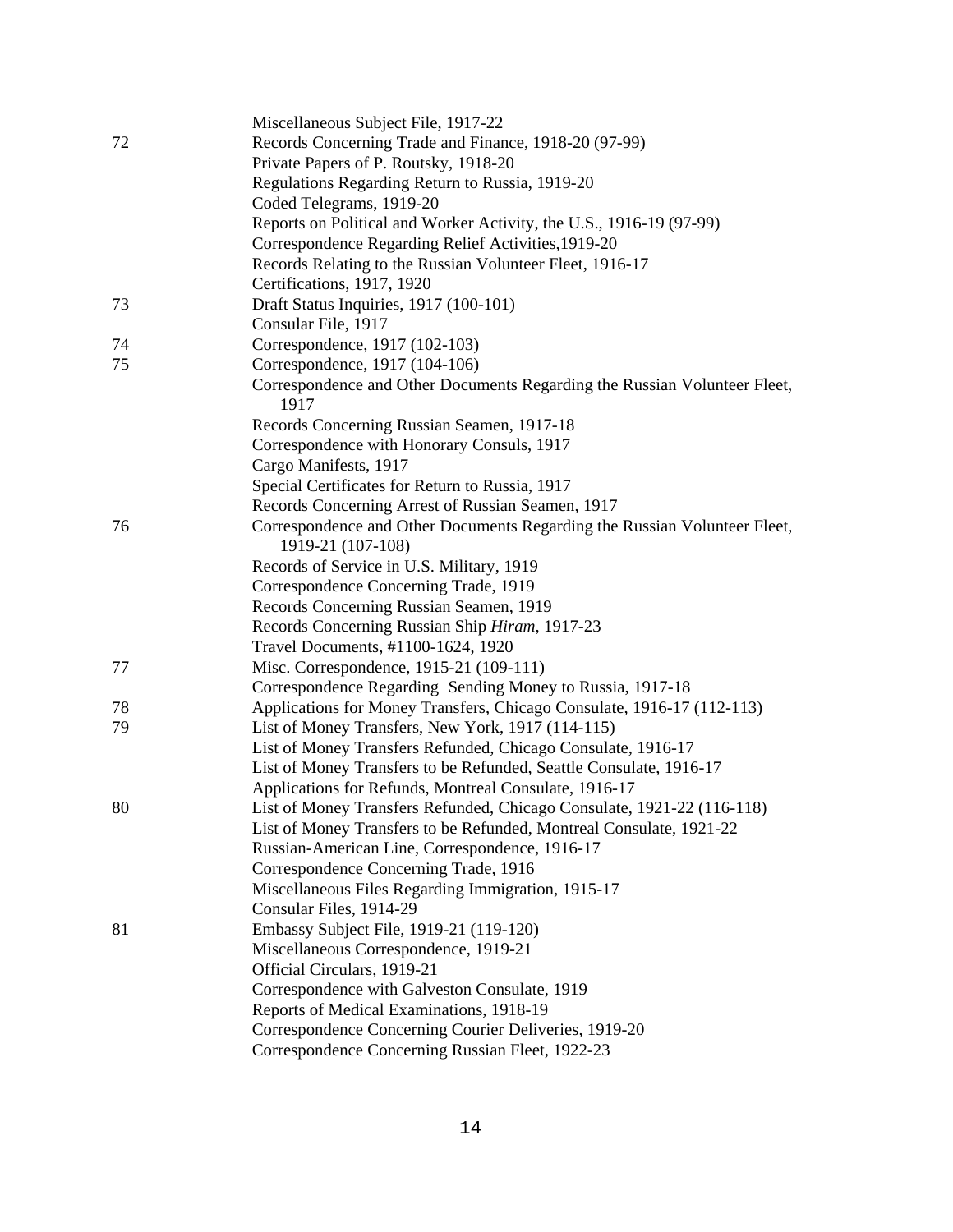| 82  | Certificates of Origin, Exports to Russia, 1917 (121-122)                |
|-----|--------------------------------------------------------------------------|
| 83  | Certificates of Origin, Exports to Russia, 1917 (123-124)                |
|     | Cables and Coded Communications, 1893-1910                               |
| 84  | Miscellaneous Commercial Materials, 1916-17 (125-126)                    |
| 85  | Contracts, 1916-17 (127)                                                 |
| 86  | Contracts, 1917 (128)                                                    |
| 87  | Consulate Correspondence, 1914-15 (129-130)                              |
| 88  | Consulate Correspondence, 1915-16 (131-132)                              |
| 89  | Case File: Ronis v. Oustinoff, 1923 (133-135)                            |
|     | Papers Relating to Deposits in State Savings Bank, 1917-23               |
|     | Papers Relating to Cargo Shipped to Russia, 1916                         |
|     | Papers Relating to Banking, 1916-17                                      |
|     | Papers Relating to State Savings Banks, 1914-20                          |
| 90  | Correspondence Regarding State Savings Banks, 1916-20 (135-136)          |
|     | War Related Correspondence, 1914-15                                      |
|     | Correspondence Regarding Armenians, 1915-16                              |
|     | Correspondence Regarding Prisoners of War, 1915-16                       |
|     | Correspondence Regarding Galicians, 1915                                 |
|     | Miscellaneous Papers and Photos, 1918                                    |
| 91  | Contracts and Agreements, 1915-17 (137-138)                              |
|     | Financial Reports, vol. 1-2, 1916-17                                     |
| 92  | Financial Reports, 1916-17 (139-140)                                     |
|     | Correspondence Concerning Trade, 1916-17                                 |
|     | Russian Volunteer Fleet, Bills of Lading, 1916                           |
| 93  | Correspondence Regarding Trade, Invoices, Bills of Lading, 1915-17 (141) |
|     | Correspondence Regarding Material Lost in Black Tom Explosion, 1916      |
| 94  | Imperial Russian Consulate: Chicago (1-2)                                |
|     | Consular File, 1909-11                                                   |
|     | Business and Commerce, 1909-11                                           |
|     | Agricultural Exhibit in Omsk, 1910                                       |
|     | Baptists in the U.S., 1909                                               |
|     | Visa Applications, 1915-16                                               |
|     | Individual Files, Aksel'rud-Kuharevski, 1910-16                          |
| 95  | Individual Files, Kutzner-Znamensky, 1910-16 (3-5)                       |
|     | Nationality Certificates, A-I, 1917-18                                   |
| 96  | Nationality Certificates, K-R, 1917-18 (6-8)                             |
| 97  | Nationality Certificates, S-Z, 1917-18 (9-10)                            |
|     | Visa Applications, 1916-17                                               |
| 98  | Cancelled Passports, 1906-15 (11-12)                                     |
| 99  | Nationality Certificates and Visa Applications, 1918-20 (13-15)          |
| 100 | Imperial Russian Consulate: San Francisco (1-2)                          |
|     | Correspondence with Embassy in Washington, 1917-21                       |
|     | Applications for Visa of Foreign Passport for Russia, 1916-18            |
|     | Consular Files, 1899-1917                                                |
|     | Accounts, 1910-17                                                        |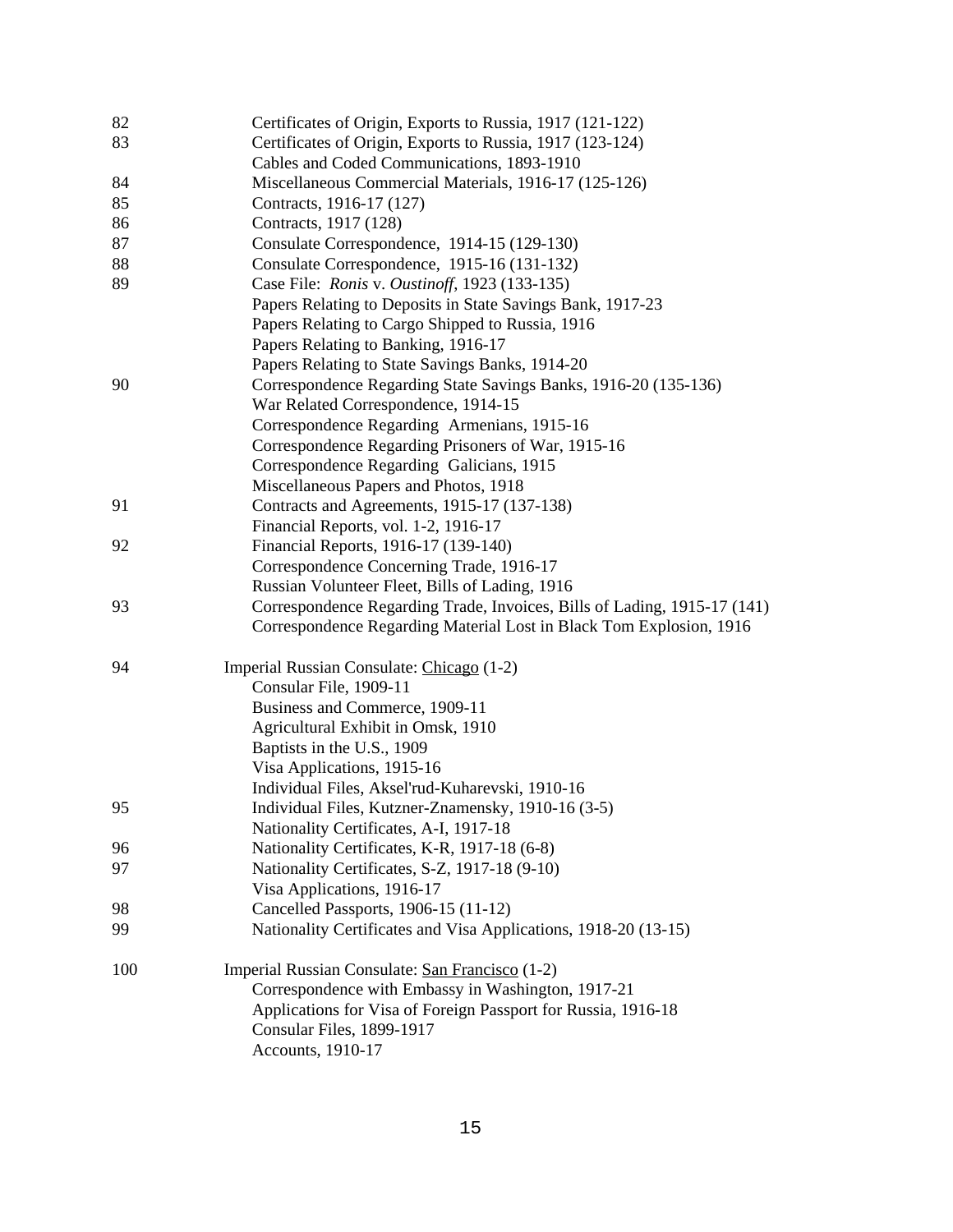|      | Letters of Ambassador Bakhmeteff, 1917-22                                                                   |
|------|-------------------------------------------------------------------------------------------------------------|
| 101  | Accounts, 1910-14 (3)                                                                                       |
|      | Consular File, 1916-21                                                                                      |
|      | Correspondence Regarding U.S. Plans to Intervene in Russia, 1918                                            |
|      | Correspondence Regarding Alien Poll Tax Bill, 1921                                                          |
|      | File on Suspected Radicals Among Russians in the U.S., 1918                                                 |
|      | Correspondence Regarding Czech, Slovak, and Yugoslav Groups in the U.S., 1918                               |
|      | File on Abdication of Nicholas II, 1917                                                                     |
|      | Translations of Articles on Russia, 1920                                                                    |
| 102  | Correspondence with Other Russian Consulates, 1901 (4)                                                      |
| 103  | Correspondence and Clippings Regarding Bolsheviks, Anarchists, and the Russian<br>Revolution, 1917-21 (5-6) |
|      | Papers Relating to Extradition Requests, 1901-3                                                             |
|      | Correspondence Relating to Resident Russians' Obligation for U.S. Military                                  |
|      | Service, 1917-18                                                                                            |
|      | Passports and Visas, 1917                                                                                   |
|      | Visas for Foreign Passports for Travel to Russia, 1920-23                                                   |
| 104  | Certificates of Identification, 1917 (7-8)                                                                  |
|      | Transit Certificates, 1918                                                                                  |
|      | Passport Applications, Certificates of Identification, and Travel Documents,<br>1916-20                     |
| 105  | Passport Applications, Certificates of Identification, and Travel Documents,<br>1918-20 (9-10)              |
|      | Passport and Visa Correspondence, 1920-23                                                                   |
|      | Passport Applications, Certificates of Identification, and Travel Documents, 1921                           |
| 106  | Docs. Concerning Political Emigrants from Russia, 1917 (11-12)                                              |
|      | Certificates and Travel Documents, 1920-24                                                                  |
|      | <b>Employment Certifications, 1918-19</b>                                                                   |
| 107  | Employment Certifications, 1918-19 (13-14)                                                                  |
|      | Legal Documents, 1899-1902                                                                                  |
| 108  | Legal Documents, $1903-4(15)$                                                                               |
| 109  | Legal Documents, $1905-6(16)$                                                                               |
| 110  | Legal Documents, 1907 (17)                                                                                  |
| 111  | Legal Documents, 1908-9 (18)                                                                                |
| 112  | Legal Documents, 1910 (19)                                                                                  |
| 113  | Legal Documents, 1910-11 (20)                                                                               |
| 114  | Legal Documents, 1911-12 (21)                                                                               |
| 115  | Legal Documents, 1912-13 (22)                                                                               |
| 116  | Legal Documents, 1913 (23)                                                                                  |
| 117  | Legal Documents, 1913, 1916-17 (24)                                                                         |
| 118  | Legal Documents, 1910 (25)                                                                                  |
| 118A | Miscellaneous Files on Individuals, 1903-5 (26)                                                             |
|      | Registers of Passports and Visas, 1911-17                                                                   |
| 119  | Registers, 1901-17 (27-28)                                                                                  |
|      | Daily Logs, 1918-19                                                                                         |
|      | Legal Documents, 1908-9                                                                                     |
| 120  | Legal Documents, 1909 (29)                                                                                  |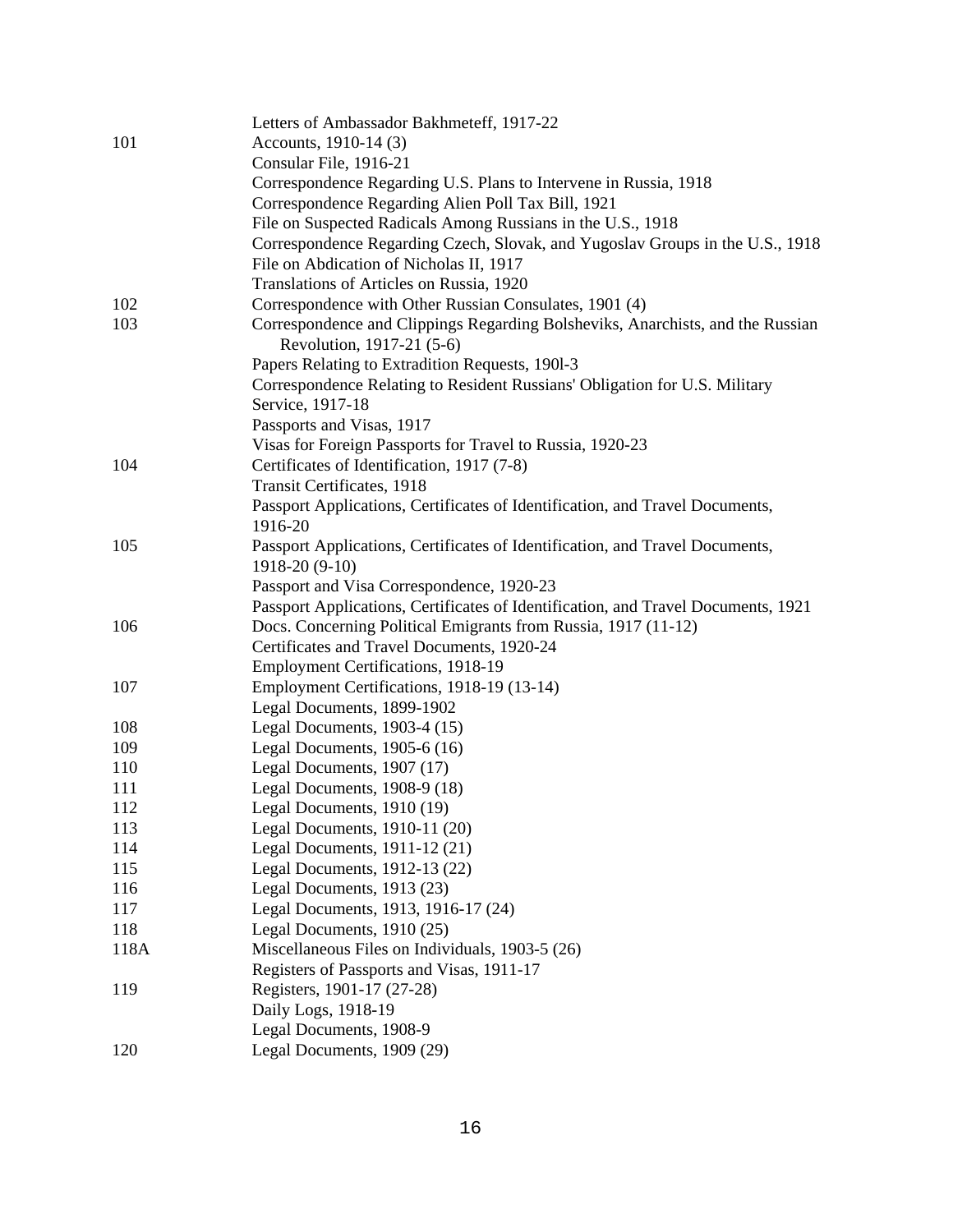| 121  | Legal Documents, 1914 (30)                                                      |
|------|---------------------------------------------------------------------------------|
|      | Correspondence Regarding Hawaiian Cases, 1910-13                                |
| 122  | Outgoing Letters, 1891 (31)                                                     |
|      | Register of Outgoing Letters, 1900-9                                            |
| 123  | Incoming Letters, 1852-55 (32)                                                  |
| 124  | Incoming Letters, 1868-72 (33)                                                  |
| 125  | Incoming Letters, 1873-77 (34)                                                  |
| 126  | Incoming Letters, 1876-79 (35)                                                  |
| 127  | Incoming Letters, 1880-81 (36)                                                  |
| 127A | Incoming Letters, 1880-81 (37)                                                  |
| 128  | Incoming and Outgoing Letters, 1884 (38)                                        |
| 129  | Incoming and Outgoing Letters, 1884 (39-40)                                     |
|      | Case Files on Individuals, 1892-93                                              |
|      | Passports of Finns, 1888                                                        |
|      | Certificates of Origin of Goods, 1893-98                                        |
|      | Extradition of Criminals to Russia, 1892-93                                     |
|      | World's Fair of Viniculture, 1893                                               |
|      | General Correspondence, 1893-1920                                               |
|      | Visa and Passport Records, 1919-20                                              |
|      | Correspondence Registers, 1852-75                                               |
| 130  | Consular Correspondence, 1881-84 (41-42)                                        |
| 131  | Registers of Incoming Letters, 1901-17 (43-44)                                  |
|      | Individual Case Files, 1906-11                                                  |
|      | Correspondence with Portland Consulate, 1896-1900                               |
|      | Correspondence with Chicago Consulate, 1916-21                                  |
| 132  | Miscellaneous Correspondence, 1900-12 (45)                                      |
|      | Consular Correspondence, 1917-18                                                |
| 133  | Gen. Correspondence, 1915-16, 1920-23 (46-47)                                   |
| 134  | Incoming Letters, 1875-82 (48-49)                                               |
|      | General Correspondence, A-C, 1914-23                                            |
| 135  | General Correspondence, D-I, 1914-23 (50)                                       |
| 136  | General Correspondence, I-R, 1914-23 (51-52)                                    |
| 137  | Instructions for the Imperial Vice-Consuls of Russia in the U.S., 1860 (53-54)  |
|      | Correspondence with Washington, 1917-19                                         |
|      | Correspondence with Pittsburg Consulate, 1917-21                                |
|      | Correspondence with New York Consulate, 1917-21                                 |
|      | Correspondence with Honolulu Consulate, 1917-21                                 |
|      | Subject File, 1896-1911                                                         |
| 138  | Report on Mining Potential in Russia, 1920 (55-56)                              |
|      | Photographs, ca. 1920                                                           |
|      | Guins, G. K., Siberia, theAllies, & Kolchak: The Turning Point of Russian       |
|      | History, 1918-1920                                                              |
|      | Passport Correspondence, 1900-5                                                 |
|      | Correspondence Concerning Naturalizations in the U.S., 1900-7                   |
|      | Correspondence Concerning Visit of Prince Lvov to the U.S. to Study Reclamation |
|      | Methods, 1909-10                                                                |
| 139  | Correspondence Concerning Naturalizations in the U.S., 1908-10 (57-58)          |
|      |                                                                                 |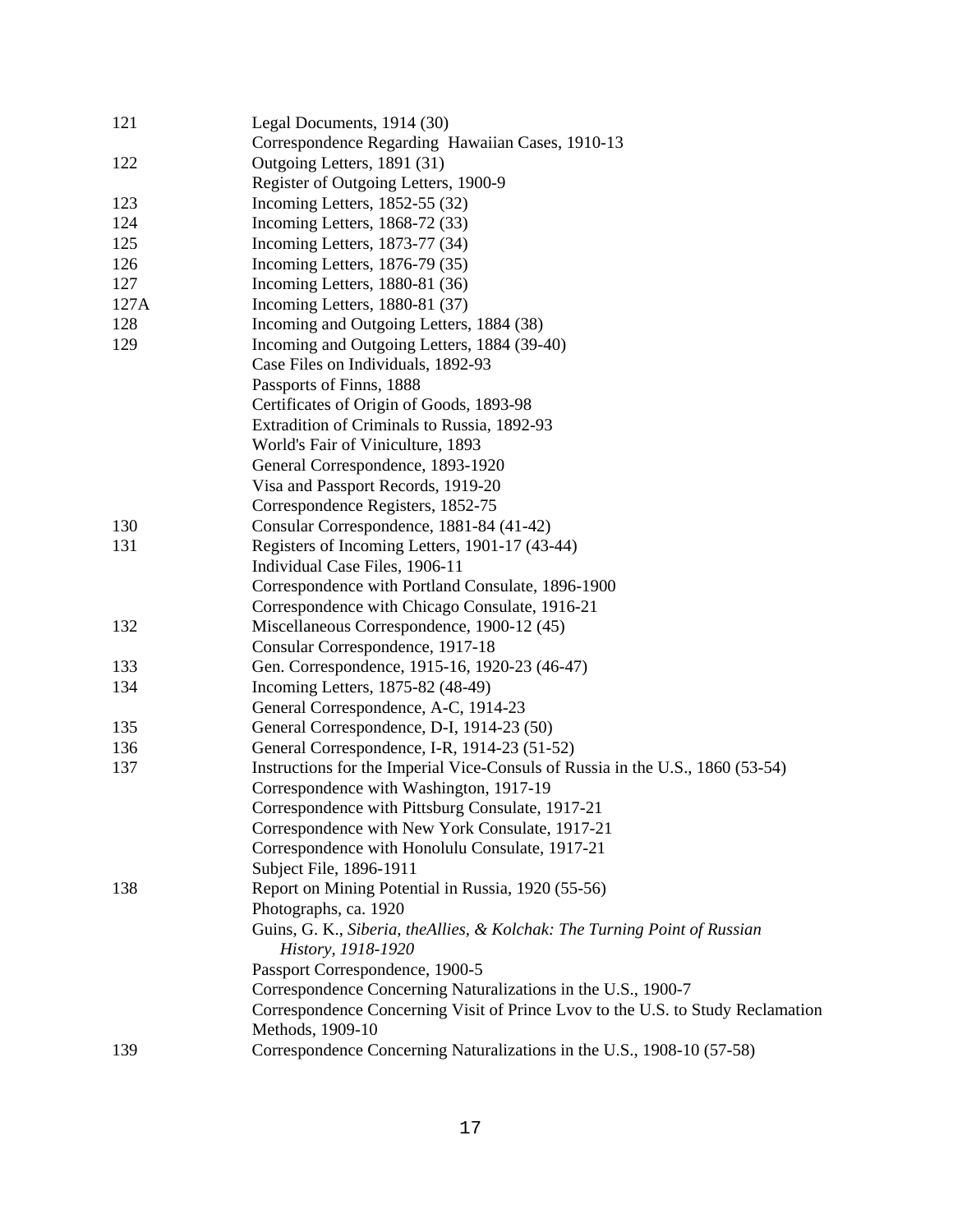|      | Passport Applications, 1919                                                                                        |
|------|--------------------------------------------------------------------------------------------------------------------|
|      | Correspondence Concerning Passports, 1917-19                                                                       |
|      | Alexander and Kahl Case Files, 1917-18                                                                             |
|      | Correspondence Concerning Passports and Visas, 1919                                                                |
|      | Correspondence and Regulations Concerning Travel Documents, 1918-20                                                |
| 140  | Correspondence and Other Documents Concerning Estates, 1860-89 (59-60)                                             |
| 141  | Correspondence and Other Documents Concerning Estates, 1888-1911 (61-62)                                           |
| 142  | Correspondence Concerning Political Refugees, 1917 (63)                                                            |
|      | Correspondence Concerning Church Affairs, 1917-22                                                                  |
|      | Correspondence Concerning the Russian Volunteer Fleet, 1917-22                                                     |
|      | Correspondence and Case Files Concerning the Conscription of Russian Nationals                                     |
|      | by the U.S., 1915-19                                                                                               |
|      | Report on the Economic Situation in Russia, 1920                                                                   |
| 143  | Correspondence Concerning Church Affairs, 1875-89 (64-65)                                                          |
|      | Divorce Papers, Chapman v. Chapman, 1877                                                                           |
|      | Correspondence with American Central Committee for Russian Relief, 1920                                            |
|      | Correspondence with U.S. Immigration and Customs Authorities, 1917-23                                              |
|      | Transit Certificates, 1920                                                                                         |
|      | Correspondence Concerning Russian Refugees, 1922-23                                                                |
|      | Correspondence Concerning Obligations of Russians Living in the U.S. for                                           |
|      | Military Service in Russia, 1891-96                                                                                |
| 144  | Correspondence Concerning Legal Claims, 1921-23 (66-67)                                                            |
|      | Correspondence Concerning Serving of Legal Court, 1903-11                                                          |
|      | General Correspondence Concerning Individual Requests, 1901-11                                                     |
|      | Correspondence Concerning Seamen, 1900-12                                                                          |
|      | Correspondence Concerning Russian Business Ventures, 1893-1900                                                     |
|      | Alphabetical Index of Important Consular Business, 1905-15                                                         |
| 145  | Log, Daily Business, 1856-67, 1875-94, 1919 (68-69)                                                                |
| 146  | Log of Daily Business, $1920-24(70)$                                                                               |
| 146A | Log of Daily Business, 1922-24 (71)                                                                                |
| 147  | Certificates of Origin/Trade Goods, 1917-19 (72)                                                                   |
| 148  | Certificates of Origin/Trade Goods, 1916-19 (73-74)                                                                |
| 149  | Certificates of Origin/Trade Goods, 1915-16 (75-76)                                                                |
|      | Account Books of the Amur River Expedition, 1855-58                                                                |
|      | Account Books of the San Francisco Consulate, 1856-82                                                              |
| 150  | Account Books of the San Francisco Consulate, 1900-13 (77-78)                                                      |
|      | Bank Books and Statements of the San Francisco Consulate, ca 1920                                                  |
|      | Liquidation of Money Transfer Accounts to the Russian State Savings Banks by the<br>Italian-American Bank, 1918-23 |
|      |                                                                                                                    |
| 151  | Correspondence with the National City Bank of New York Concerning Ministry of<br>Finance Account, 1917 (79-80)     |
|      | Administrative File on the Russian State Savings Banks, 1917-22                                                    |
|      | Settlement of Claims Against Russian Savings Banks, 1917-20                                                        |
| 152  | Registers of Incoming and Outgoing Letters, 1910-18 (81-82)                                                        |
|      | Correspondence with Foreign Consuls, 1917-24                                                                       |
|      | Correspondence with Crest Publishing House, 1922-23                                                                |
|      | Report on the Political Situation in Russia by John A. Ray, American Consul,                                       |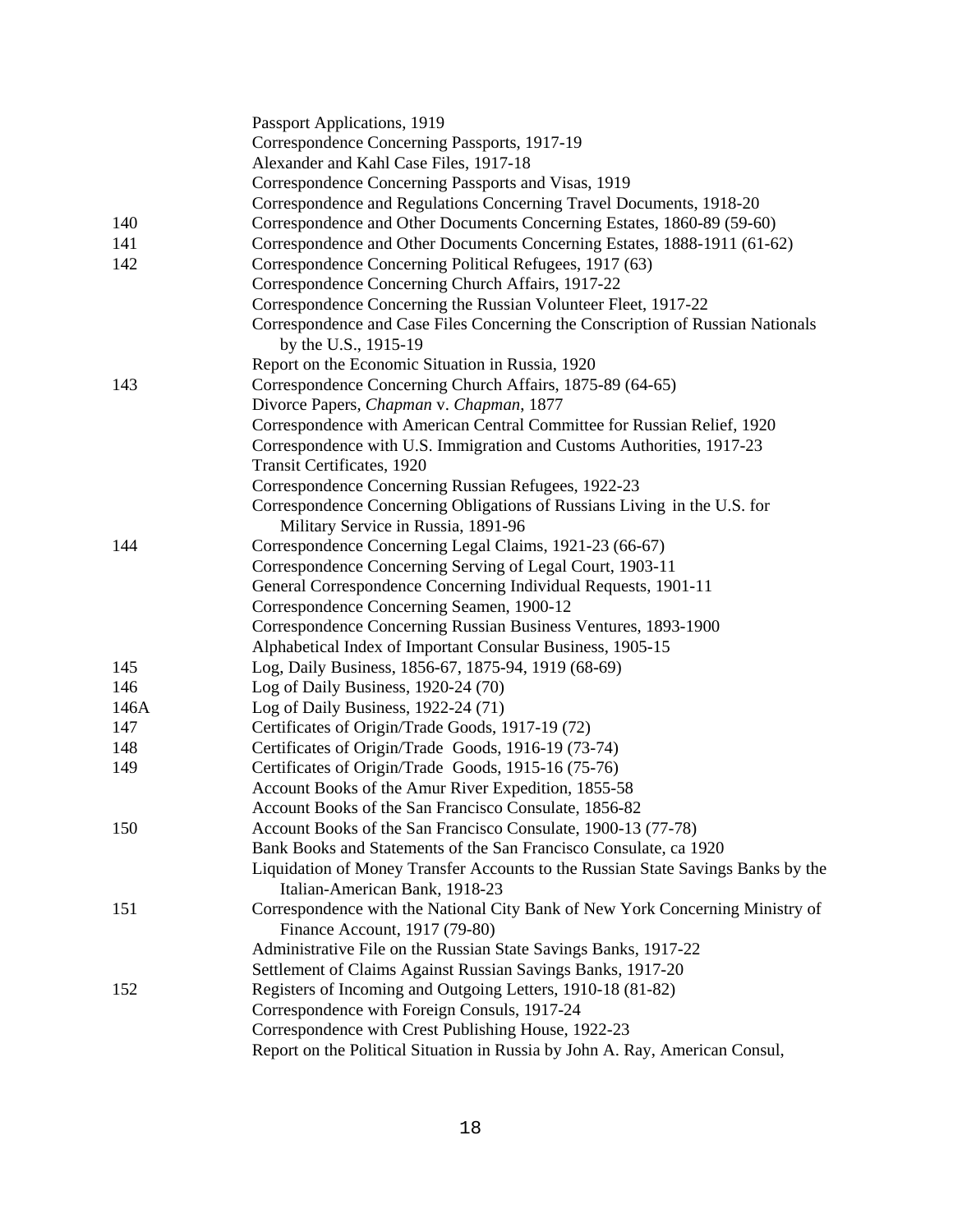|     | 1918                                                                                          |
|-----|-----------------------------------------------------------------------------------------------|
|     | Correspondence Concerning the Russian National Students Association, 1922-23                  |
|     | Correspondence with the Financial Attache at the Russian Embassy, 1921-23                     |
| 153 | Washington Resignation, Consul General Vyvodzev, 1921 (83-84)                                 |
|     | Correspondence Concerning Financial Transactions Between Romanoff and                         |
|     | Romanowsky, 1920-21                                                                           |
|     | Papers of the Russian Benevolent Society of California, 1884-85                               |
|     | Banking Records of the San Francisco Consulate, 1918-21                                       |
|     | Business Records of the San Francisco Consulate, 1900-5                                       |
|     | Papers Concerning the Church, 1900-6                                                          |
|     | Summaries of Newspaper Reports Concerning Russia, 1917                                        |
|     | Alphabetical List of Inheritance Matters, no date                                             |
|     | Registers of Documents and Certificates Issued by the San Francisco Consulate,                |
|     | Consular Service, 1881-1910, 1916, 1921                                                       |
|     | Register of Income and Expenditures, 1919-23                                                  |
| 154 | Records of Special Expenses and Funds, 1900-15 (85)                                           |
|     | Correspondence Concerning Commodity Trading, 1902-14                                          |
|     | Correspondence Concerning Claims, 1901-7                                                      |
|     | Correspondence Concerning Consular Fees, 1900-13                                              |
| 155 | Documents Concerning Trade and Industry, 1900-15 (86-87)                                      |
|     | Correspondence Concerning Transportation of Russian Officers, 1918-21                         |
|     | Correspondence and Legal Documents Regarding Trade and Shipping, 1859-62                      |
| 156 | Correspondence and Legal Documents Concerning Trade and Shipping, 1852-68,<br>1881-82 (88-89) |
| 157 | Correspondence and Legal Documents Regarding Trade and Shipping, 1876-82<br>$(90-91)$         |
| 158 | Correspondence and Legal Documents Concerning Trade and Shipping, 1878-1910<br>$(92-93)$      |
|     | Trade Inquiry Correspondence, 1901-10                                                         |
|     | Correspondence with U.S. Reclamation Service, 1911                                            |
|     | Correspondence with Fruit Growers and Timber Associations, 1910-13                            |
|     | Trade Inquiry Correspondence, 1900-13                                                         |
| 159 | Trade Inquiry Correspondence, 1911-14 (94-95)                                                 |
|     | Correspondence Concerning Individual Cases, 1909-13                                           |
|     | Correspondence Concerning Ship Arrivals, 1900-10                                              |
| 160 | Russian Benevolent Society Ledger, 1883 (96)                                                  |
|     | Registers of Vessels, San Francisco, 1900-16                                                  |
|     | Newspaper Clippings, 1918-19                                                                  |
|     | Imperial Russian Consulate: Honolulu (1-2)                                                    |
|     | Outgoing Letters of the Russian Vice-Consul, 1860-7                                           |
|     | Log of Daily Business, 1862-83                                                                |
|     | Ship Register, 1859-68                                                                        |
|     | Register of Ship Provisions, 1862-63                                                          |
|     | Constitution of the Kingdom of Hawaii, no date                                                |
|     | Military Report, 1911                                                                         |